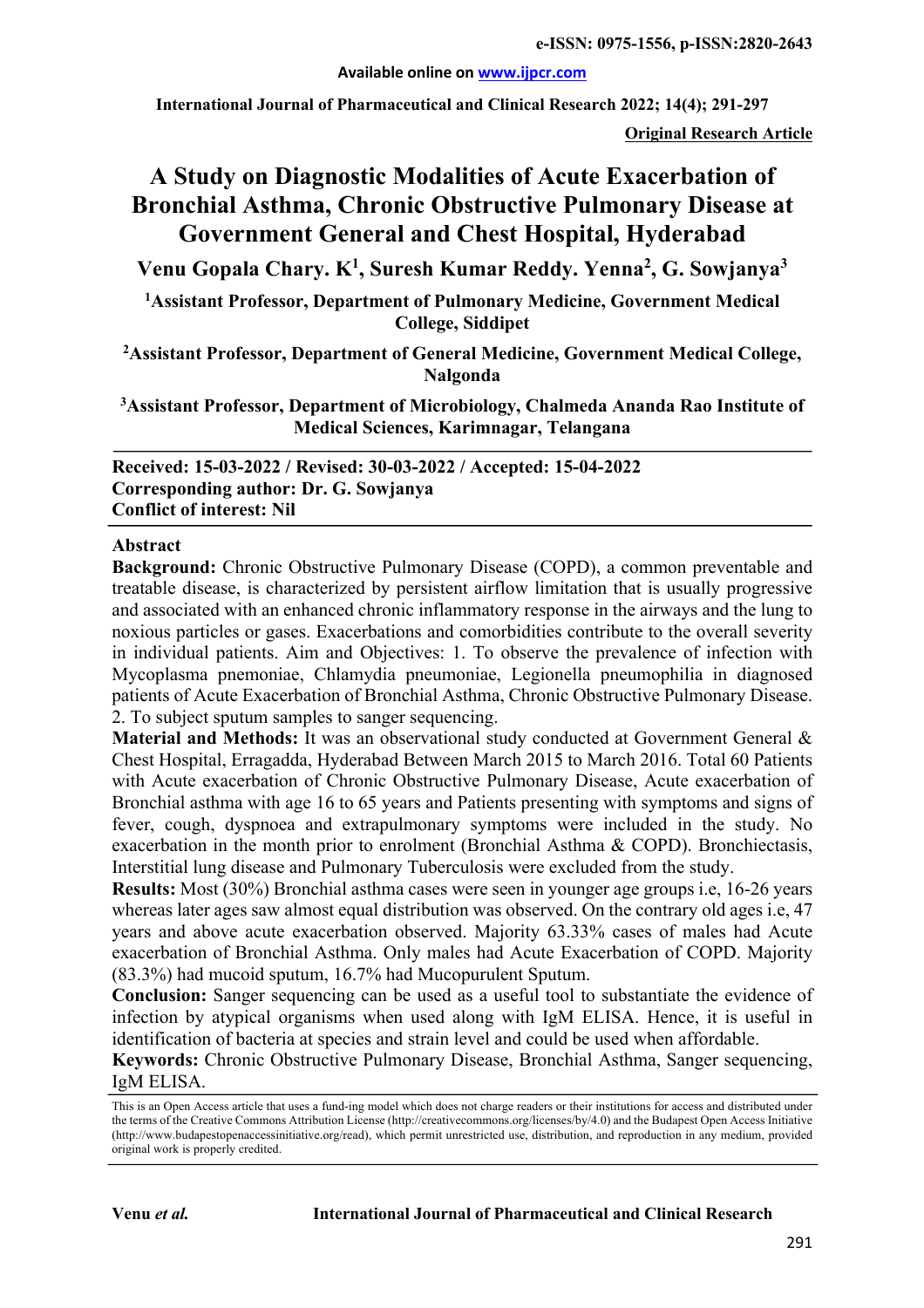# **Introduction**

Chronic Obstructive Pulmonary Disease (COPD), a common preventable and treatable disease, is characterized by persistent airflow limitation that is usually progressive and associated with an enhanced chronic inflammatory response in the airways and the lung to noxious particles or gases. Exacerbations and comorbidities contribute to the overall severity in individual patients[1].

An exacerbation of COPD is an acute event characterized by a worsening of the patient"s respiratory symptoms that is beyond normal day to day variations and leads to a change in medication[1]. Exacerbations of COPD can be precipitated by several factors. The most common causes appear to be respiratory tract infections[1]. Regarding microbial patterns and their possible involvement in the aetiology of Acute exacerbation of COPD, it is a common view that H. influenzae, S. pneumoniae and M. catarrhalis are the leading pathogens. In several studies, serological evidence of C. pneumoniae, Legiollane spp. and M. pneumoniae playing a role as a pathogen or co-pathogen in acute exacerbations has been reported[2].

Asthma is a heterogeneous disease, usually characterized by chronic airway inflammation. It is defined by the history of respiratory symptoms such as wheeze, shortness of breath, chest tightness and cough that vary over time and in intensity, together with variable expiratory airflow limitation[1]. Exacerbations represent an acute or subacute worsening in symptoms and lung function from the patien**t**s usual status, or in some cases, the initial presentation of asthma[2]. Its etiology is complex, involving interactions between genetic susceptibility, exposure to allergens and external aggravating factors, such as smoking, air pollution and RTIs. A study found that 37% of adults admitted to hospital over a 12-month period with an

acute asthma exacerbation had evidence of recent RTI.<sup>3</sup>Evidence currently available supports a role for C. pneumonia and M. pneumoniae infection as a trigger for 5– 30% episodes of wheezing or acute asthma exacerbations[1].

## **Aim and Objectives**:

- To observe the prevalence of infection with Mycoplasma pnemoniae, Chlamydia pneumoniae, Legionella pneumophilia in diagnosed patients of Acute Exacerbation of Bronchial Asthma, Chronic Obstructive Pulmonary Disease
- To subject sputum samples to sanger sequencing

**Material and Methods:** It was an observational study conducted at Government General & Chest Hospital, Erragadda, Hyderabad. Total 60 Patients with Acute exacerbation of Chronic Obstructive Pulmonary Disease, Acute exacerbation of Bronchial asthma with age 16 to 65 years and Patients presenting with symptoms and signs of fever, cough, dyspnoea and extrapulmonary symptoms were included in the study. No exacerbation in the month prior to enrolment (Bronchial Asthma & COPD). Bronchiectasis, Interstitial lung disease and Pulmonary Tuberculosis were excluded from the study.

# **Method:**

**Sputum collection:** sputum sample were collected in 2 containers before the patient was started on antibiotics.

Aerosol induced sputum collected by allowing the patient to breathe aerosolized droplets, using an ultrasonic nebulizer containing 0.85% NaCl or until a strong cough reflex is initiated. Sputum is collected from the patients in separate sterile container under aseptic conditions and transported to laboratory immediately.

#### **Sputum Processing**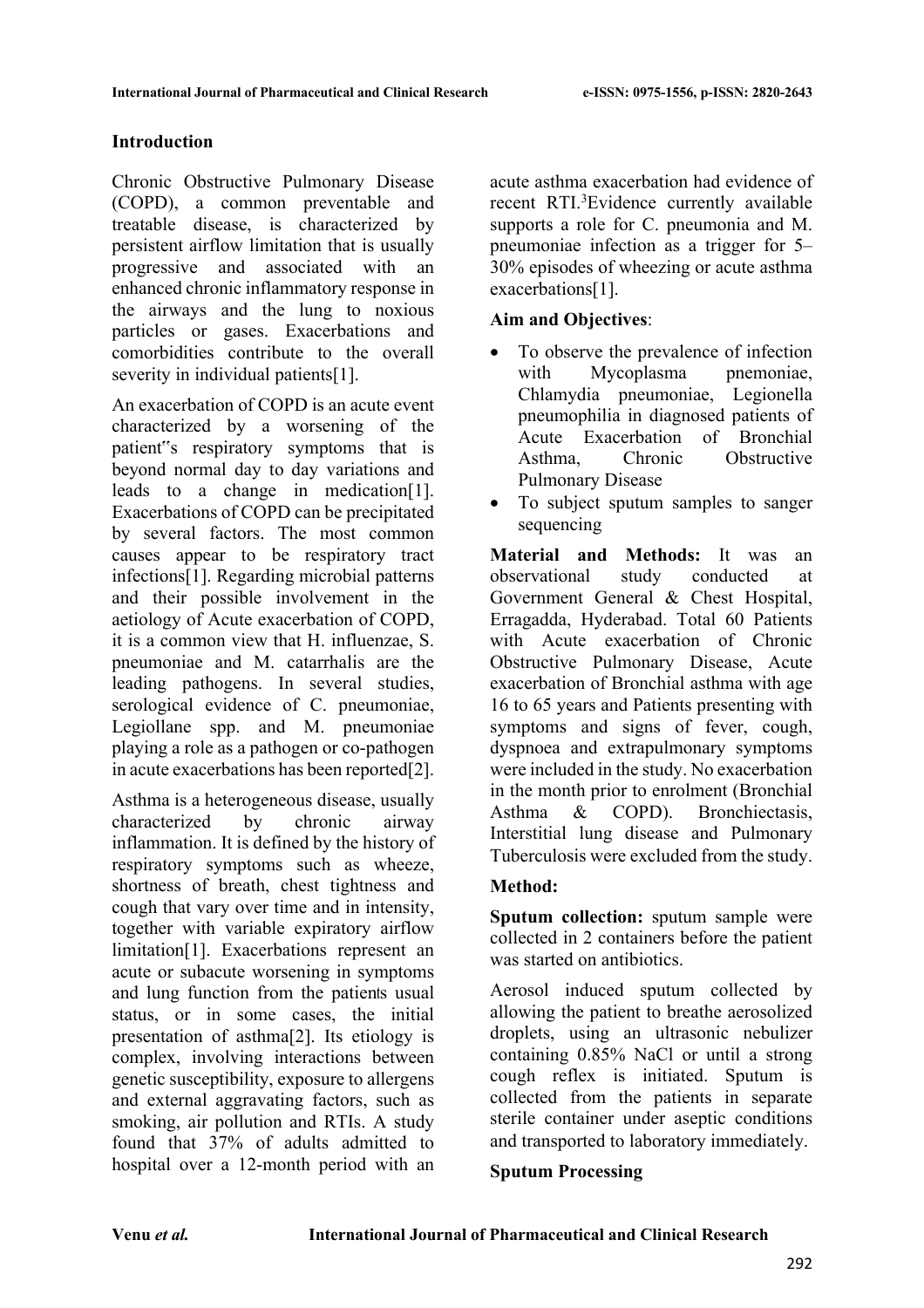**Macroscopic appearance: The** nature of the sputum was observed – purulent, mucopurulent, mucoid, or blood stained.

**Microscopic examination Gram stain:**  Smear was prepared from the sputum air dried, fixed and stained by grams method. Smear was examined and samples containing >25 polymorphonuclear leucocytes and <10 epithelial cells per low power field were subjected to culture

**Culture:** Sputum was inoculated onto 5% sheep Blood agar Chocolate agar and MacConkey agar. Plates were incubated for 18-24 hrs at 37<sup>0</sup>Cfor 24 hrs. The samples which are showing no pathogenic organisms (NPO) were subjected to PCR for amplification of V3 region of 16srna followed by sanger sequencing.

**Procedure:** PCR for amplification of V3 region

The isolated DNA samples from sputum were used for PCR amplification of the conserved V3 region.

**Analysis Of Sequencing Data:** The obtained sequencing files were subjected to BLAST to identify the microorganism prevalent in the sputum sample.

**Blood collection:** The skin over the vein was cleaned with 70% alcohol and allowed to dry. Then povidone iodine was applied was allowed to dry for 1 minute. Blood sample was collected into a sterile bottle without anticoagulant. It was allowed to stand for formation of clot. Then it was centrifuged, and supernatant was taken and stored at -  $20^0$ C.

**Processing:** All samples were subjected to ELISA to detect IgM antibodies for Mycoplasma pneumoniae, Chlamydia pneumoniae and Legionella pneumophila. Test was performed according to manufacturer's instructions.

# **Anti-Mycoplasma pneumonia ELISA (IgM) EUROIMMUN**

**Principle**: The ELISA test kit provides a semi quantitative in vitro assay for human antibodies of the IgM class against mycoplasma pneumoniae in serum or plasma. The test kit contains microtiter strips each with 8 break-off reagent wells coated with mycoplasma pneumoniae antigens. In the first reaction step, diluted patient samples are incubated in the wells. In the case of positive samples, specific IgM antibodies will bind to the antigens. To detect the bound antibodies, a second incubation is carried out using an enzymelabelled anti-human IgM (enzyme conjugate), catalyzing a colour reaction which is capable of promoting a colour reaction. The intensity of the formed color is proportional to the concentration of antibodies against Mycoplasma pneumoniaeantigens. The principle is similar for the following

Anti-Chlamydia pneumonia ELISA (IgM). EUROIMMUN

Anti-Legionella pneumophila ELISA (IgM). EUROIMMUN

# **Results:**

The present study is done with 60 individuals among,30 having Acute Exacerbation of Bronchial Asthma and another 30 having Acute Exacerbation of chronic obstructive pulmonary disease attending the outpatient department /wards of Pulmonary Medicine in Government General and Chest Hospital, Erragadda, Hyderabad between March 2015 to March 2016.

Most (30%) Bronchial asthma cases were seen in younger age groups i.e, 16-26 years whereas later ages saw almost equal distribution was observed. On the contrary old ages i.e, 47 years and above acute exacerbation observed.

Majority 63.33% cases of males had Acute exacerbation of Bronchial Asthma. Only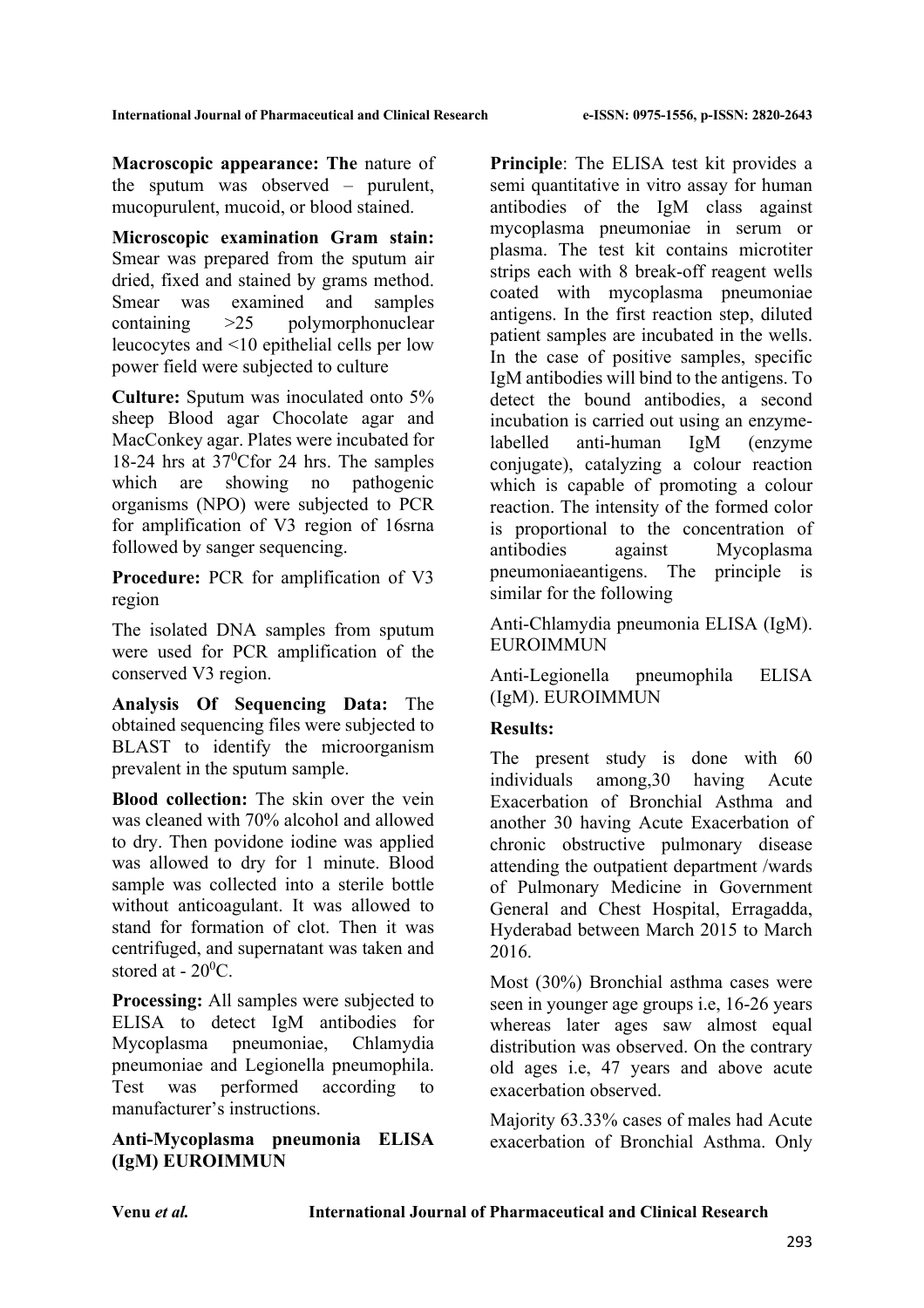males had Acute Exacerbation of COPD. Majority (83.3%) had mucoid sputum,

16.7% had Mucopurulent Sputum

| Table 1: IgM antibodies detection of atypical pathogens by ELISA (n=30) |  |  |
|-------------------------------------------------------------------------|--|--|
|                                                                         |  |  |

| Pathogen                               | Acute exacerbation of bronchial Acute exacerbation<br>asthma | $\overline{0}$<br>$\cap$ PD |
|----------------------------------------|--------------------------------------------------------------|-----------------------------|
| Mycoplasma pneumonia                   |                                                              |                             |
| Chlamydia pneumonia                    |                                                              |                             |
| Legionella pneumophila $\vert 0 \vert$ |                                                              |                             |

#### **Table 2: Detection of atypical pathogens by sanger sequencing (n=30)**

| Pathogen               | Bronchial asthma   Acute exacerbation of COPD |
|------------------------|-----------------------------------------------|
| Mycoplasma pneumoniae  |                                               |
| Chlamydia pneumonia    |                                               |
| Legionella pneumophila |                                               |

## **Table 3: Bacteria detected by Sanger sequencing (In Acute Exacerbation of Bronchial Asthma)**

|                          | Frequency | Percentage |
|--------------------------|-----------|------------|
| Mycoplasma pneumoniae    |           | 3%         |
| Streptococcus pneumoniae |           | 17%        |
| Pseudomonas aeuroginosa  |           | 7%         |
| Streptococcus Spp        |           | 36%        |
| Chryseobacterium         |           | 7%         |
| Prevotella               |           | 3%         |
| Stenotrophomonas         |           | 7%         |
| Uncultured               |           | 20%        |

#### **Table 4: Bacteria detected by Sanger sequencing (In Acute Exacerbation of COPD)**

|                            | Frequency | Percentage |
|----------------------------|-----------|------------|
| Chlamydia pneumoniae       |           | 3%         |
| Legionella pneumophila     |           | $7\%$      |
| Streptococcus pneumoniae   |           | 17%        |
| Pseudomonas aeuroginosa    |           | 13%        |
| Streptococcusparasanguinis |           | 33%        |
| Uncultured                 |           | 27%        |

#### **Discussion:**

According to study by F. Blasi et al Acute exacerbation of Bronchial Asthma is caused by atypical bacterial infection. These patients are found to be infected 6% by Chlamydia pneumoniae and 2% by Mycoplasma pneumoniae[2].

According to Thumerelle C, et al study Serological tests for atypical bacteria were positive in 10% of patients (C. pneumoniae, 5%; M. pneumoniae, 5%) with Acute Exacerbation of Bronchial Asthma[4].

According to a serologically based prospective study by Lieberman et al, 18% of patients hospitalized for an acute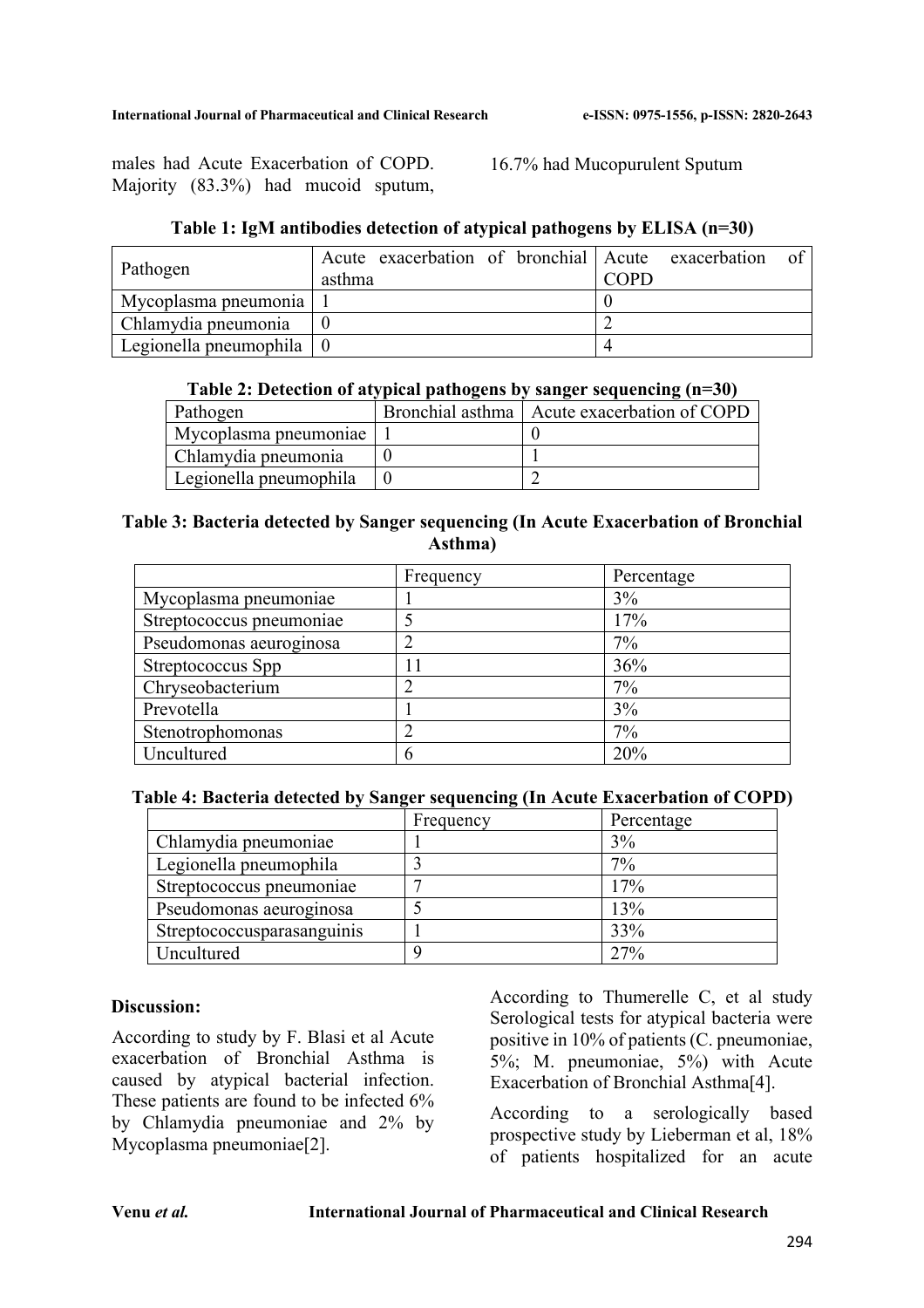exacerbation of bronchial asthma, were found to have acute infection with M. pneumoniae[5].

According to Biscardi et al study, 20% (24/119) of the patients with previously diagnosed asthma were found to have acute M pneumoniae infection during the current exacerbation. C. pneumoniae infection was found in 4 (3.4%) of the patients during the current exacerbation[6].

In the present study IgM antibodies for M.pneumoniae has been noted in 1 (3.3%) cases of Acute Exacerbation of Bronchial Asthma. Mycoplasma alone is identified as causative pathogen for acute exacerbation of Bronchial Asthma in Lieberman et al study[5]. Remaining above studies identified Mycoplasma as well as Chlamydia is causing acute exacerbation of Bronchial Asthma. Because of small sample size present study differ from the above-mentioned previous studies.

According to the study by Nakou A, Papaparaskevas J, et al, the most common bacteria in Acute exacerbation of COPD were Haemophilus influenza and Pseudomonas aeruginosa (23.9 and 14.1%, respectively). Chlamydia pneumoniae or Mycoplasma pneumoniae infection was diagnosed in four and two (4.2% & 2.2%) patients, respectively[7].

Levent Erkan, et al study included 75 patients who had been diagnosed with acute exacerbation of COPD from a total of 156. An infectious agent was identified in 46 patients, either serologically or with sputum culture. Pathogens most demonstrated were: Haemophilus influenza (30%), Chlamydophila pneumoniae (17%), and Mycoplasma pneumoniae (9%). Mixed infections were diagnosed in 9 patients[8].

In the present study IgM antibodies for Chlamydophila pneumoniae has been noted in 2 cases and IgM antibodies for L. pneumophilia has been noted in 4 cases of acute exacerbation of COPD. Prevalence of Chlamydophila pneumoniae in our present study is like Nakou A, Papaparaskevas J, et al[7] study, but Mycoplasma pneumoniae is not identified as a causative pathogen in Acute exacerbation of COPD because of small sample size. Prevalence of L. pneumophilia in our present study is similar to Lazarovich Z, et al[9] study, but Mycoplasma pneumoniae is not identified as a causative pathogen in Acute exacerbation of COPD because of small sample size.

In our study cases have been selected based on high suspicion of atypical pneumonia and patients showing positive IgM for atypical bacteria were treated with macrolides and fluoroquinolones to which they responded and showed clearing of lung fields in follow up therefore clinical correlation helped clinch clinical diagnosis and proved. IgM detection as a useful tool in diagnosis.

Sanger sequencing in available data has been employed mainly as a research tool to identify strains in Legionella Spp, Mycoplasma Spp, Chlamydia species and has reported as highly specific<sup>[10]</sup>.

Low sensitivity of Sanger sequencing in comparison with IgM detection could be due to low bacterial load at the time of collection of the samples. As a result, this method has identified the predominant bacteria in the samples.

Other bacteria detected by sanger sequencing in Acute exacerbation of Bronchial Asthma are streptococcus pneumonia (17%), Pseudomonas aeuroginosa (7%), streptococcus Spp (36%), Chryseobacterium (7%), Prevotella (3%), Stenotrophomonas (7%), Uncultured  $(20\%)$ .

Other bacteria detected by sanger sequencing in Acute exacerbation of COPD are streptococcus pneumonia(17%),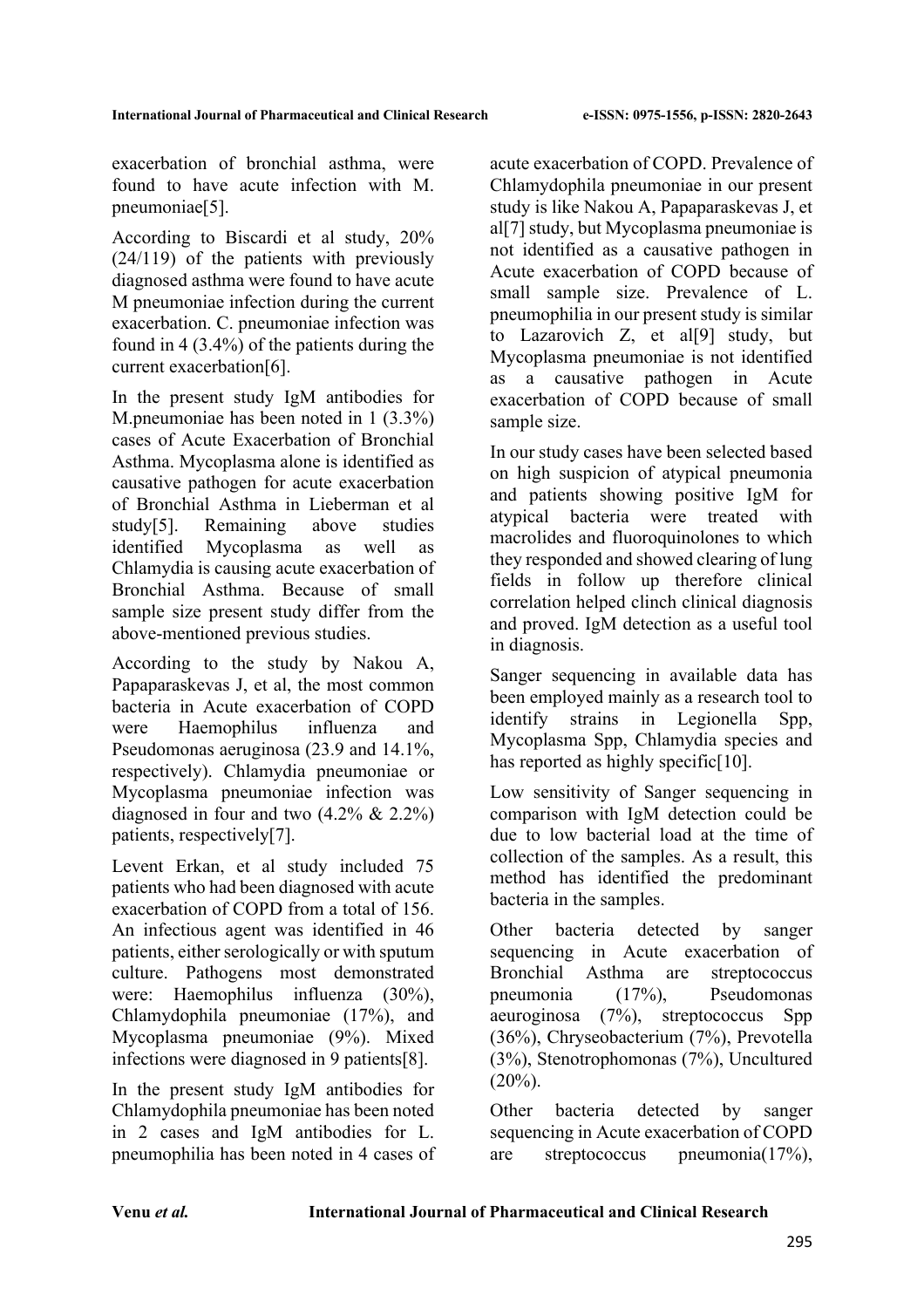Pseudomonasaeuroginosa(13%), streptococcusPara sanguinis(33%), Uncultured(27%).

## **Conclusion:**

This study shows that, acute exacerbations of Bronchial asthma and COPD are caused not only by common bacteria but also atypical pathogens.

The interplay between different etiologic factors (environment, viruses, atypical pathogens and bacteria) needs to be better understood to treat exacerbations Bronchial asthma, COPD, better by developing effective investigative and therapeutic strategies.

Clinically, the infection by atypical organisms is characterized by more systemic manifestations than the infections caused by common pathogens. Serological evidence of infection with atypical organisms helps in accurate diagnosis and specific treatment rather than starting an empirical treatment.

The need for designing an antimicrobial regimen which covers atypical pathogens imposes a significant challenge to clinicians. Macrolide antibiotics along with their antimicrobial activity confer an additional advantage in cases of COPD and bronchial asthma due to their added antiinflammatory action.

We further conclude that Clinic-Radiological diagnosis supported by IgM ELISA is a reliable tool in identifying cases of atypical pneumonia caused by the three organisms L. pneumophila, M. pneumoniae, and C. pneumoniae.

Sanger sequencing can be used as a useful tool to substantiate the evidence of infection by atypical organisms when used along with IgM ELISA. Hence, it is useful in identification of bacteria at species and strain level and could be used when affordable

#### **Acknowledgement:** None

#### **Funding:** None

#### **References:**

- 1. Global strategy for the diagnosis, management, and prevention of chronic obstructive pulmonary disease updated 2016.
- 2. Blasi F. Atypical pathogens and respiratory tract infections. Eur Respir J2004; 24:171–181.
- 3. Marrie TJ, ed. Community-Acquired Pneumonia. New York: Kluwer Academic, 2001.
- 4. Thumerelle C et al. Role of viruses and atypical bacteria in exacerbations of asthma in hospitalized children: a prospective study in the Nord-Pas deCalais region. Pediatr Pulmonol 2003,35:75–82.
- 5. Lieberman D, Lieberman D, Ben-Yaakov M, et al. Serological evidence of Mycoplasma pneumoniae infection in acute exacerbation of COPD. Diagn Microbiol Infect Dis 2002; 44:1–6.
- 6. Biscardi S, Lorrot M, Marc E. et al Mycoplasma pneumoniae and asthmain children. Clin Infect Dis 2004; 381:341–1346.1346
- 7. Nakou A, Papaparaskevas J, et al. A prospective study on bacterial andatypical etiology ofacute exacerbation in chronic obstructive pulmonary disease. Future Microbiol 2014; 9 (11);1251-60
- 8. Erkan L, Uzun O, Findik S, Katar D, Sanic A, Atici AG. Role of bacteria inacute exacerbations of chronic obstructive pulmonary disease. Int J Chron Obstruct Pulmon Dis 2008; 3  $(3):463-7.$
- 9. Lieberman D, Ben-Yaakov M, Lazarovich Z, Ohana B, Boldur I. Chlamydia pneumoniae infection in acute exacerbations of COPD: analysis of 250 hospitalizations. Eur J Clin Microbiol Infect Dis 2001;